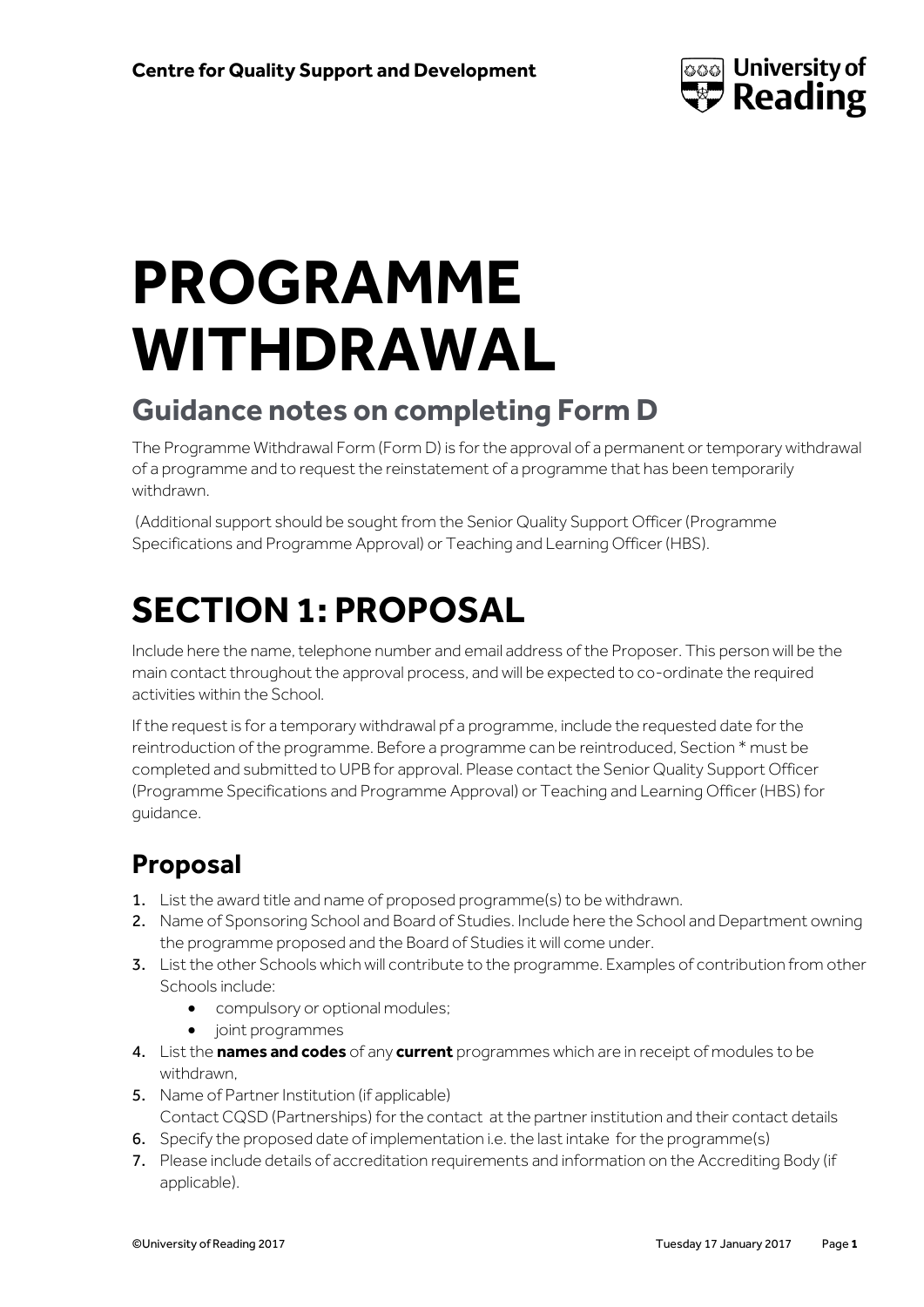#### **Form D Guidance**

8. Please include the rationale for the proposed withdrawal, including the reason why the proposal is for a permanent or temporary withdrawal.

### **SECTION 2: DETAILED ENROLMENT AND ADMISSIONS INFORMATION**

- 9. List the number of students that are currently registered on the programme by Part and mode of study. Please also include numbers of students currently suspended.
- 10. Include the expected end date of the last cohort of students, assuming normal progression. Please also include end dates for those students who are currently suspended,
- 11. Enter the date the programme was first introduced and the current application information, including offers and acceptances, for the incoming cohort and any deferred entry offers. Historical enrolment information

By year of intake, please include the number of students enrolled on the programme for all modes of study over the last 5 years. Additional information may be requested by the TLD. For assistance in completing this section, please contact Admissions and the Senior Quality Support Officer (Programme Specifications and Programme Approval) or Teaching and Learning Officer (HBS).

### **SECTION 3: PROPOSED ARRANGEMENTS FOR CURRENT STUDENTS AND APPLICANTS**

#### **Documents/Reports to be submitted by the proposer**

12. Detail the arrangements that will be made for existing students, including:

- academic and administrative support arrangements, including supervision of dissertations;
- any aspects of the programme which will become unavailable to students during the phased withdrawal period and any alternative arrangements which will be put in place;
- any variation to the University's quality management procedures.
- 13. Arrangements for the current offer holders will include:
	- informing applicants that the programme has been withdrawn;
	- offering an alternative programme, where available.
- 14. Include information on other Schools affected by the withdrawal of the programme, including whether the modules to be withdrawn are compulsory or optional on the programme(s). Include documentation on the notification or consultation with the other Schools, if applicable.
- 15. Include information on any programmes in branch campuses affected by the withdrawal of the programme, please specify whether the modules are compulsory or optional on the programmes. ). Include documentation on the notification or consultation with the branch campus, if applicable.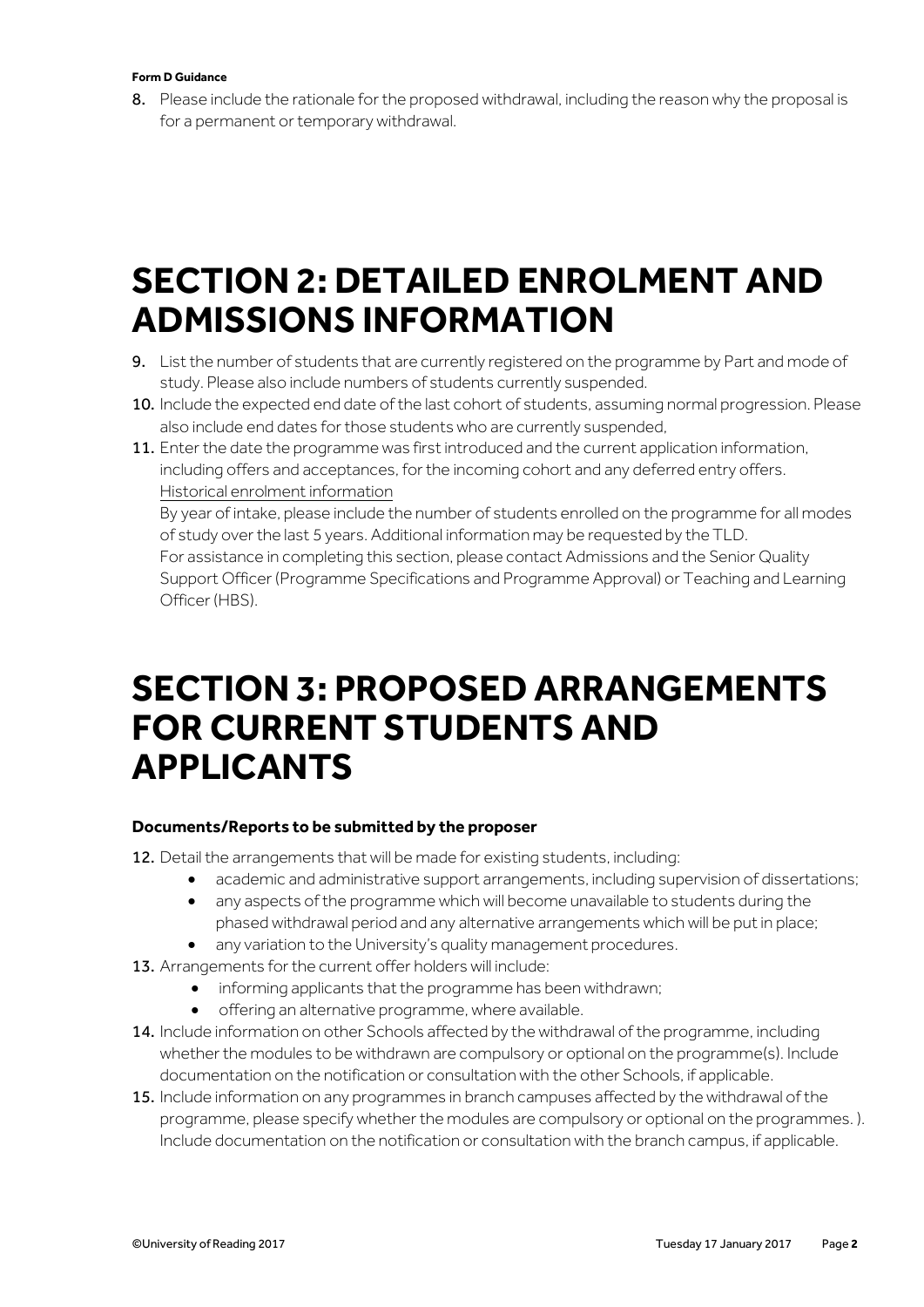#### **Form D Guidance SECTION 4: SCHOOL-LEVEL APPROVAL**

School support for the proposal shall be indicated by gaining the comments and signatures of the following:

- **•** School Director for Teaching and Learning (on behalf of the School Board for Teaching and Learning) of the 'owning' School;
- **•** School Director for Teaching and Learning (on behalf of the School Board for Teaching and Learning) of any contributing Schools;
- Head of School; and,
- The Teaching and Learning Dean with responsibility for the owning School

Please submit documentation to the Senior Quality Support Officer (Programme Specifications and Programme Approval) or Teaching and Learning Officer (HBS) for submission to the TLD.

### **SECTION 5: REQUIRED SUPPLEMENTARY DOCUMENTATION**

#### **Documents/Reports to be submitted by the proposer**

- 16. Where the withdrawal affects a partnership arrangement, provide a report from CQSD and evidence of consultation with the Partner. Contact the Senior Quality Support Officer (Partnerships) for advice on the documentation required.
- 17. Where the withdrawal affects an accreditation arrangement, provide a report from CQSD and evidence of consultation with Accrediting Body. Contact the Senior Quality Support Officer (Accreditation and Periodic Review) for advice on the documentation required.
- 18. Include response from the External Examiner with regard to the proposed withdrawal.
- 19. Marketing report (including a report from RIO, where applicable) required. The template for the Marketing Report is available from the Senior Quality Support Officer (Programme Specifications and Programme Approval) or Teaching and Learning Officer, HBS. The Marketing report will be completed by your School's **Marketing Business Partner**
- 20. Please list any additional supporting documents, indicated by the TLD/CQSD/ Dean's Office HBS.

### **SECTION 6: UNIVERSITY PROGRAMMES BOARD APPROVAL**

The section is completed by the Senior Quality Support Officer (Programme Specifications and Programme Approval) in CQSD or the Teaching and Learning Officer in HBS. The section specifies the documents provided to UPB and UPB's decision. The Senior Quality Support Officer (Programme Specifications and Programme Approval) in CQSD or the Teaching and Learning Officer in HBS are responsible for directing the School in any further actions required.

## **SECTION 7: POST-APPROVAL**

The section is completed by the Senior Quality Support Officer (Programme Specifications and Programme Approval) in CQSD or the Teaching and Learning Officer in HBS. The section provides a check that all relevant stake holders have been notified and includes the completion date for the approval process.